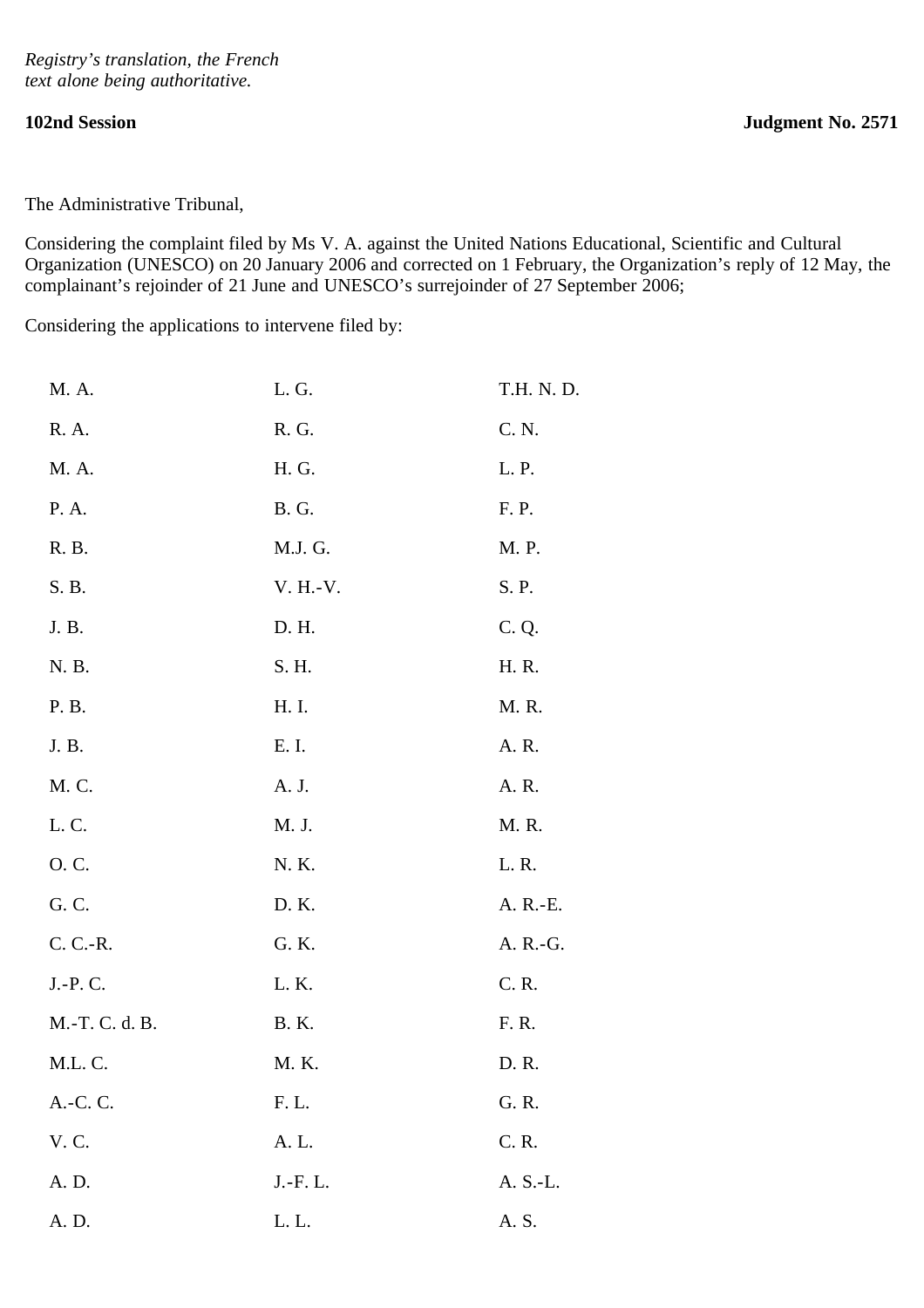| R. D.        | R. L.    | E. S. J.        |
|--------------|----------|-----------------|
| J.-L. D.     | R. L. P. | M.K. S. d. T.   |
| <b>B.</b> D. | R. L.    | C. S.           |
| J. D.        | O. L'H.  | L.S.            |
| A. D. R.     | N. L.    | S. S.           |
| O. E.        | A. M.    | C. S.           |
| E. F.        | C. M.    | <b>B. S.-F.</b> |
| A. G.        | D. M.    | A. T.           |
| S. G.        | A. M.    | D. T.           |
| V. G.        | P. M.    | C. T.           |
| D. G.        | S. M.    | T.-L. T.        |
| M.-P. G.-Z.  | C. M.    | D. T.           |
| H. G.        | Y. M. K. | S. V.           |
| I.G.         | E. M.    | S. V.           |
| P. G.        | M. N.    | M.E. V.-C.      |
| M. G. L.     | A. N.    | S. W.           |

Considering Article II, paragraph 5, of the Statute of the Tribunal;

Having examined the written submissions and decided not to order hearings, for which neither party has applied;

Considering that the facts of the case and the pleadings may be summed up as follows:

A. The complainant, a French national born in 1952, joined UNESCO in 1978. At the material time she held grade G-5.

A Local Salary Survey Committee, made up of representatives of UNESCO's Administration and staff, was set up in April 2004. Data were collected between 4 and 20 October 2004 by a survey team led by a member of the Secretariat of the International Civil Service Commission (ICSC) and including two other persons, who were members of the Local Salary Survey Committee (one representing the Administration and the other the staff). Following that survey, the ICSC recommended a new salary scale for staff in the General Service category working in Paris. In accordance with the instructions of the General Conference, the Director-General implemented that recommendation, whereby as from 1 October 2004 the staff concerned were to receive a salary increase of 1.19 per cent in relation to the salary scale applicable since 1 January 2004. Staff were informed of this measure in Administrative Circular No. 2241 dated 29 July 2005.

On 29 September 2005 the complainant filed a protest with the Director-General, challenging her payslip for August 2005 insofar as it reflected the application of the aforementioned recommendation. In a memorandum of 4 November 2005 the Director of the Bureau of Human Resources Management replied that the Director-General was maintaining his decision regarding the increase in the salary scale of General Service staff and that he authorised her, if she so wished, to lodge a complaint with the Tribunal without exhausting internal remedies. That is the impugned decision.

B. The complainant contends that the methodology used for the survey conducted in Paris in October 2004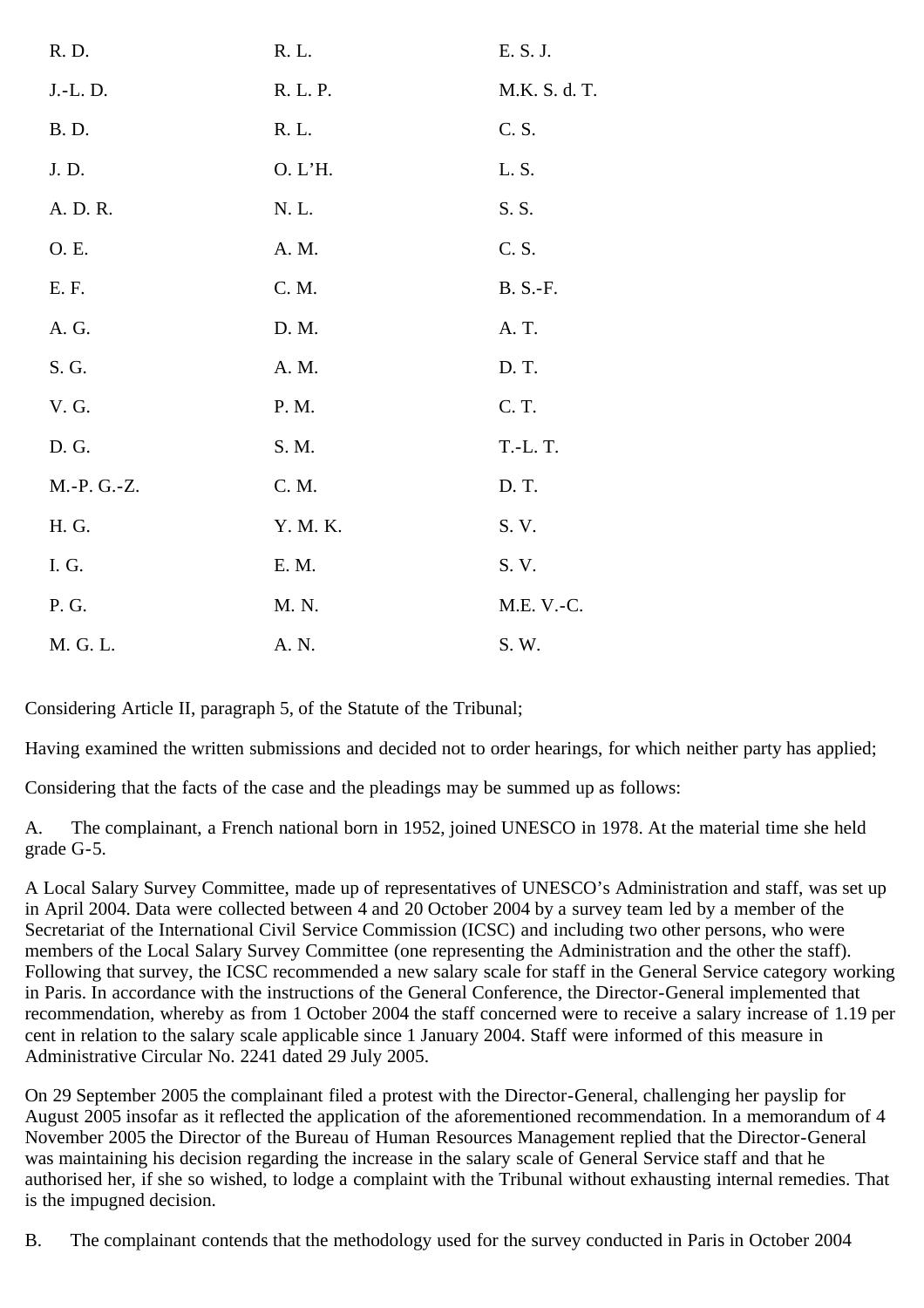<span id="page-2-0"></span>produced results that were not compatible with what is known as the "Flemming principle"[\\*,](#page-6-0) because "particular factors" were overlooked, and that the Director-General endorsed the mistake made by the ICSC. She argues that the surveyors, in applying paragraph 73 of the "Methodology for surveys of best prevailing conditions of employment at headquarters duty stations", failed to take account of the fact that since 1 January 2000 the legal working time in France has been 35 hours a week, subject to any additional hours being paid at an overtime rate 25 per cent above the normal rate (up to the 44th hour worked in the week). Apart from the fact that the panel of employers selected by the Commission for the Paris survey was, according to the complainant, "far from being made up of employers offering 'the best prevailing conditions'", the ICSC wrongly proceeded from the salary paid for a 35-hour week and applied "a simple rule of three" in order to obtain the pay corresponding to UNESCO's working week[\\*\\*](#page-6-1), while overlooking the fact that any hours worked in excess of 35 hours should be paid at a rate 25 per cent higher. The complainant asserts that, if the ICSC had taken account of the fact that UNESCO staff worked 40 hours a week while most employees performing comparable duties in the Paris region worked only 35 hours, the salary increase should have been 3.37 per cent rather than the 1.19 per cent granted.

<span id="page-2-1"></span>The complainant asks the Tribunal to set aside the impugned decision, to order that the case be referred back to the defendant for her remuneration to be recalculated with retroactive effect from October 2004, and to award her costs.

C. In its reply UNESCO contends that the ICSC complied strictly with the requirements of the applicable methodology. Regarding the employers selected for the survey, it points out that this is a new plea that was not raised in the protest and is therefore irreceivable. On the merits, nevertheless, it explains that while no guideline can ever guarantee that the selected employers will be truly representative and will be among those offering the best conditions of employment, the selection is made in the light of research, contacts and consultations with the representatives of administrations and staff, and an effort is made to ensure a certain variety in the economic sectors represented (at least 25 per cent of the employers must be taken from the public sector). A number of them also appeared in the previous survey. The Organization asserts that the list of selected employers was drawn up in accordance with the selection criteria established in the prevailing methodology.

Regarding the issue of the number of working hours to be taken into account, UNESCO submits that neither the Administration's representatives nor the staff representatives ever contested paragraph 73 or the way in which it was applied in previous surveys. It argues that the Tribunal's case law leaves the ICSC considerable discretion in its choice of methodology and that the complainant has not shown that the Commission abused its discretionary authority. Referring to a letter which the President of the ICSC wrote to the Deputy Director-General of UNESCO, it maintains that the wording of paragraph 73 leaves very little to interpretation and that the demands of the staff representatives (who were requesting that the practices of the surveyed employers be ignored and that a value greater than the full difference between the working hours applied by the local employers and those of international organisations be factored in the calculation) had been rejected because they clearly violated the methodology. UNESCO points out that if the complaint concerns the issue of overtime rather than hours of work, then it is paragraph 74 of the methodology that applies. According to this paragraph, as the practices concerning overtime compensation are generally aligned with local conditions, queries related to this issue should be excluded from the questionnaire sent to employers, "unless specifically requested by the duty station". In this instance, neither the Administration's representatives nor the staff representatives ever made such a request and the ICSC did not therefore collect any data on this subject from the surveyed employers. It adds that, since the complainant's contract of employment is governed by the terms of UNESCO's Staff Rules and Regulations, she is clearly mistaken in referring to the definition of overtime given by French legislation.

D. In her rejoinder the complainant contends that her allegations concerning the composition of the panel of employers are merely a further argument in support of a plea already submitted in her protest, namely that the salary scale established in the light of the Paris survey was unlawful. Moreover, although the Tribunal will not admit new claims submitted in the course of proceedings, the same does not apply to new pleas. With regard to the methodology adopted, she points out that an initial list of employers considered to be the "best" locally is drawn up, but if some employers refuse to reply, others are added from a "reserve" list. It is therefore clear, in her view, that the employers selected are not always the best, especially since, she adds, UNESCO no longer makes any effort to maintain good relations with the employers who are considered to be the best. This means that the results of the survey are distorted.

On the issue of working hours, the complainant explains that she is opposed not to the principle outlined in paragraph 73 of the methodology but to the way it was applied "mechanically", in disregard of the fact that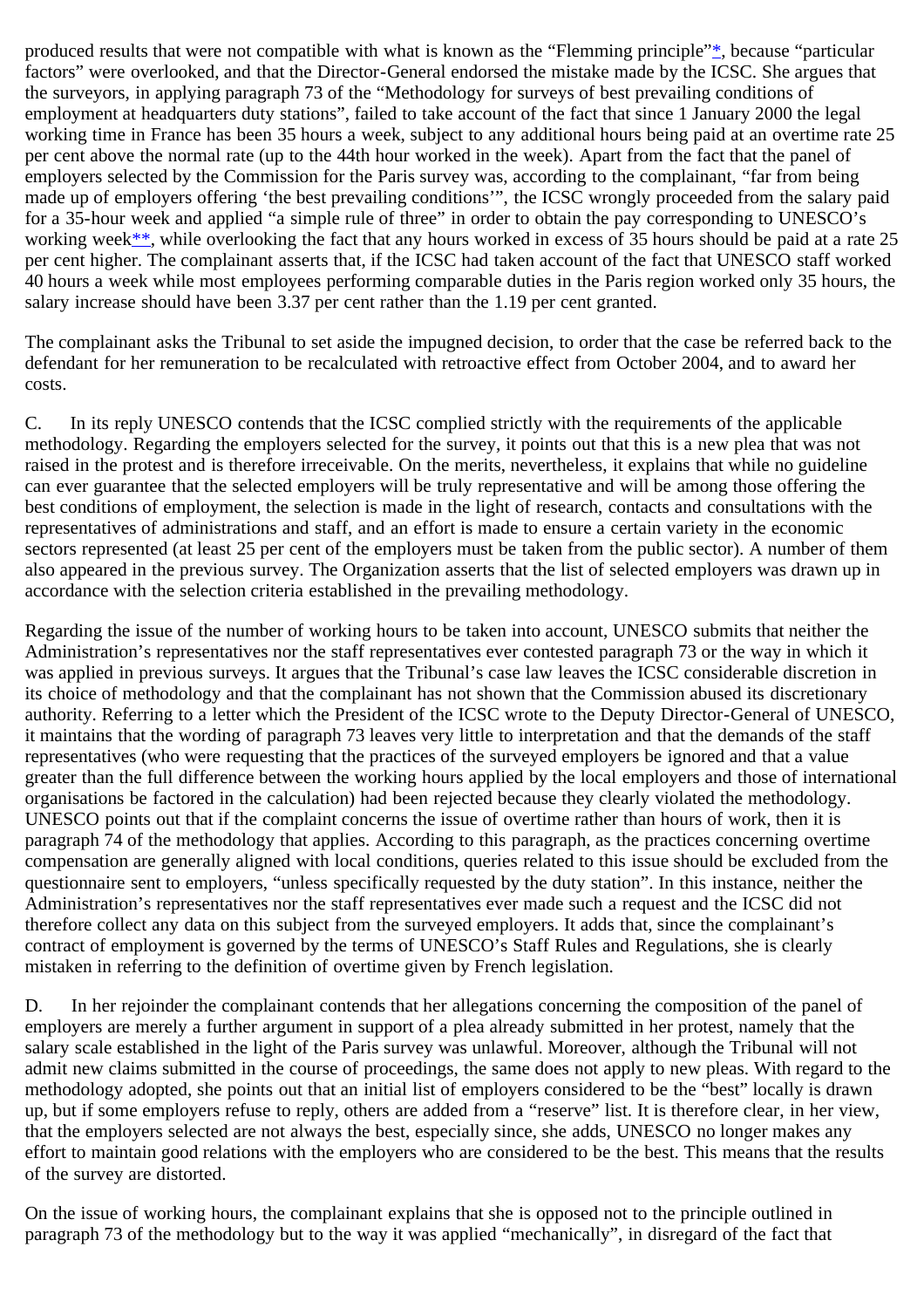according to the case law account should have been taken of "particular factors" applying in Paris. While there was no reason to put in a request regarding overtime, the matter of the legal working hours in France should have been raised. The difference in weekly working hours is actually covered by paragraph 73, which makes provision for a "proportional adjustment". In her view, such an adjustment should have been made by raising salaries by 25 per cent beyond the 35th hour worked.

She also indicates that her claim for costs amounts to 4,000 euros.

E. In its surrejoinder UNESCO maintains its position. It acknowledges that as far as the panel of employers is concerned there are no "rock-solid data" on which the choice of specific employers can rely. But it rejects the idea that closer contacts with employers would have made any difference to the results of the survey.

## CONSIDERATIONS

1. The complainant, a French national, joined UNESCO on 27 November 1978. She belongs to the Organization's General Service category.

She seeks the quashing of the decision of 4 November 2005 by which the Director-General rejected a protest she had filed, challenging her August 2005 payslip on the grounds that it reflected the application of the new salary scale for General Service staff drawn up in accordance with the recommendation of the ICSC. She also requests that the case be referred back to the Organization for the latter to recalculate the remuneration it owes her, with retroactive effect from October 2004.

These claims are receivable. Indeed, the Director-General authorised the complainant to bring her case directly before the Tribunal without first submitting it to the Appeals Board, which is the Organization's internal appeals body. Moreover, the complainant is entitled to challenge her payslip, which constitutes an individual decision affecting her personally, and in so doing she may incidentally challenge the lawfulness of the general decision (regarding the salary scale) on which that individual decision is based (see Judgments 1840, under 2, and 1329, under 7).

2. One hundred and fourteen persons, all General Service staff of UNESCO, have applied to intervene in the complaint. Since these persons have the same rights as the complainant, their applications are allowed and the Tribunal's ruling in this case shall be extended to them (see Judgment 51, under 6).

3. It is worth recalling the general principles that apply firstly to the remuneration of General Service staff recruited locally by international organisations and secondly to the methods of comparison used to establish the salary scale for such staff as accurately as possible.

(a) The general principle that applies to the remuneration of General Service staff recruited locally by international organisations was laid down for the first time in 1949 by a Committee of Experts on Salary, Allowances and Leave Systems set up by the General Assembly of the United Nations. This principle, known as the "Flemming principle", has been regularly restated, in particular by the ICSC.

The principle is derived from the idea, originally expressed in Article 101 of the Charter of the United Nations, that the system of remuneration of the staff of international organisations should facilitate the recruitment of persons meeting the highest standards of efficiency, competence, and integrity. The conditions of service offered to locallyrecruited staff must enable the international organisations belonging to the common system of the United Nations to compete with employers seeking in the same labour market to recruit equally qualified and competent staff to carry out similar and qualitatively identical tasks to those performed in the organisations. According to the Flemming principle, the conditions of service of international civil servants, that is their salaries and related benefits, must be among the best available locally.

The Flemming principle does not, however, require these conditions of service to be the absolute best. Moreover, the manner of applying the principle must not depend on such variables as the desire of international civil servants to keep their jobs or the ease or difficulty of finding suitable recruits on the local labour market (see Judgment 1713, under 2 and 14).

(b) The conditions of employment at the headquarters duty stations of the organisations are compared by means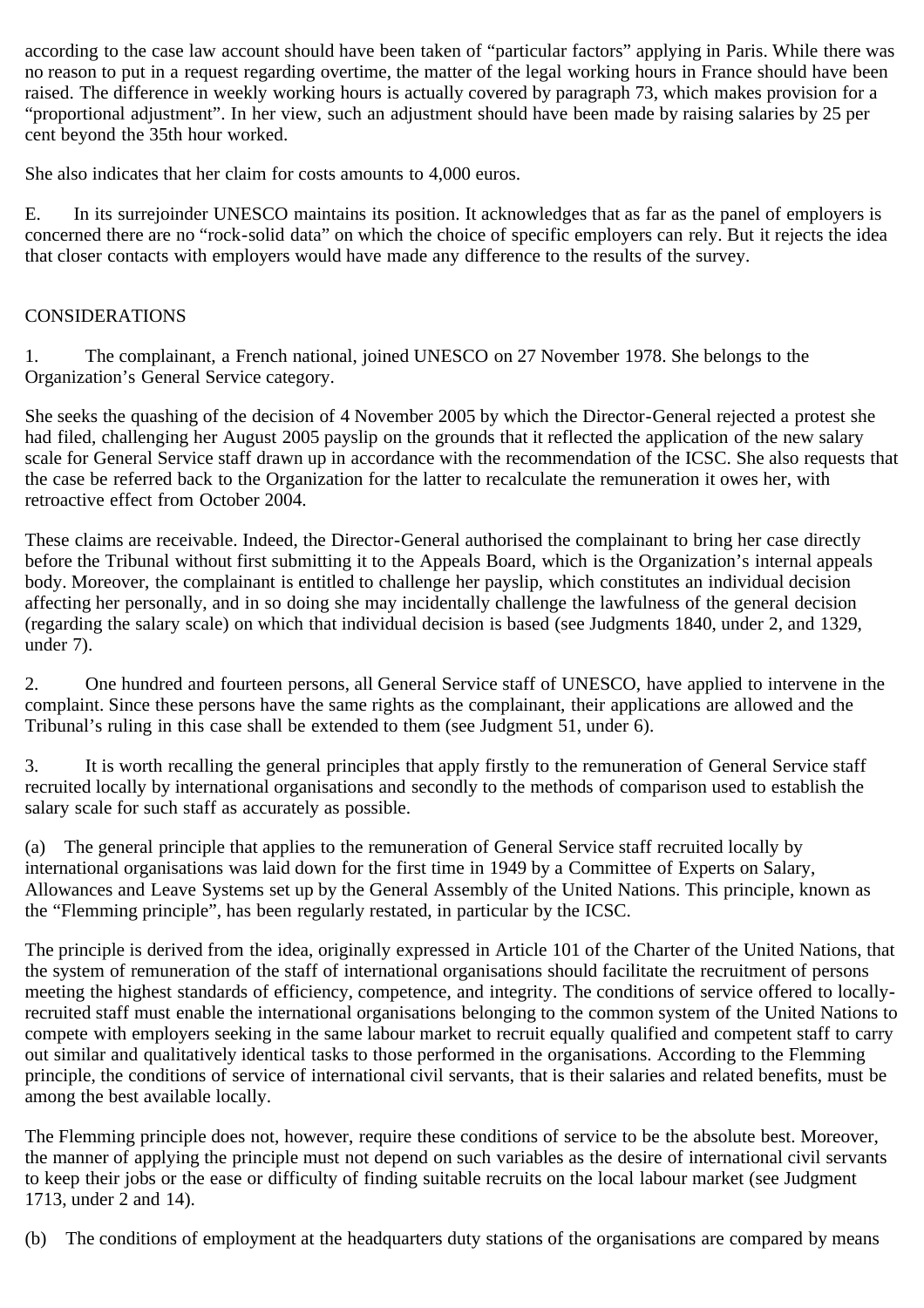of in-depth surveys conducted among employers who are deemed to be representative of the locality and for the sort of work performed by staff working in the organisations. The methodology used for these surveys can hardly be considered scientific. In particular, the external jobs which are taken into consideration in order to determine the best terms of employment available locally need not be exactly the same as those of the United Nations common system. There must merely be sufficient similarity between the jobs (see Judgment 1915, under 18).

The ICSC and the Local Salary Survey Committees must therefore be allowed a certain discretion in the choice and application of the methodology used to determine standard salaries. Consequently, the Tribunal holds only a limited power of review and will intervene only if the assessments arrived at by the ICSC or the Local Salary Survey Committee are flawed to the extent that they amount to abuse of authority. This may be the case, for instance, if the methodology used contrives artificially to reduce the levels of the salaries compared, or if corners are cut for the sake of saving time to the detriment of the staff concerned, or if some particular factor is overlooked or misconstrued (see Judgment 1713, under 8).

4. The complaint essentially raises the issue of the adjustment of difference in weekly working hours applied, respectively, by employers in the Paris region and by UNESCO, in view of the fact that under French legislation the working week is established at 35 hours, and overtime is paid at a higher rate.

(a) The defendant Organization rejected the complainant's protest on the grounds that the ICSC accepted the outcome of the survey of conditions of employment conducted in Paris in October 2004, deeming it to be in accordance with the applicable methodology. The impugned decision points out, moreover, that the question of the adjustment of working hours was scrutinised most carefully.

(b) In a message to all staff, the defendant had previously replied to a number of questions raised by its decision, on 22 June 2005, to follow the ICSC's recommendation and to adopt the new salary scale for staff in the General Service category.

Two of the replies to these questions deal with the way the difference between the weekly hours of work laid down under French legislation and those practised within the Organization might affect the salaries of UNESCO officials.

The answer given to question 11, as to whether the difference in the weekly working hours of UNESCO staff and the host country had been taken into account in the calculation of salaries, was as follows:

"Concerning the difference between the hours of work and those of UNESCO, ICSC adopted the same approach as in other [headquarters] duty stations. This approach reflects [paragraph] 73 of document ICSC/57/R.14 [entitled 'Methodology for surveys of best prevailing conditions of employment at headquarters duty stations'], that is, this 'difference should be calculated on the basis of a proportional adjustment of salaries, corresponding exactly to the difference between the hours of work'.

For example, an external employee earns  $35,000 \in \mathbb{R}$  year, and works 35 hours a week, whereas the [United] Nations] employee works 40 hours a week. The external salary used in the calculations is :

35,000 € x 40 = 40,000 €". 35

To question 12, as to whether there was any other adjustment concerning weekly hours of work, the defendant replied:

"Concerning the adjustment of difference in weekly working hours on the basis of overtime rates, while this may be the practice of some employers in France, it is certainly not the case of all the employers included in the salary survey. By way of example, [two] employers also worked a 40 hour week and did not grant additional compensation. A third employer, while applying the 35 hour week, had frozen salaries to reflect the reduction in hours worked. [Three] other employers were applying the 35 hour week but were granting additional holidays instead of financial compensation. In this respect, it should be noted that the average leave entitlement among the employers included in the survey was 27.6 days, compared to 30 days in UNESCO.

In line with the Director-General's instructions, [the Human Resources Management Bureau] is currently discussing with ICSC whether the methodology used in the [United Nations] Common System can be improved so that it continues to take into account the best local conditions of employment."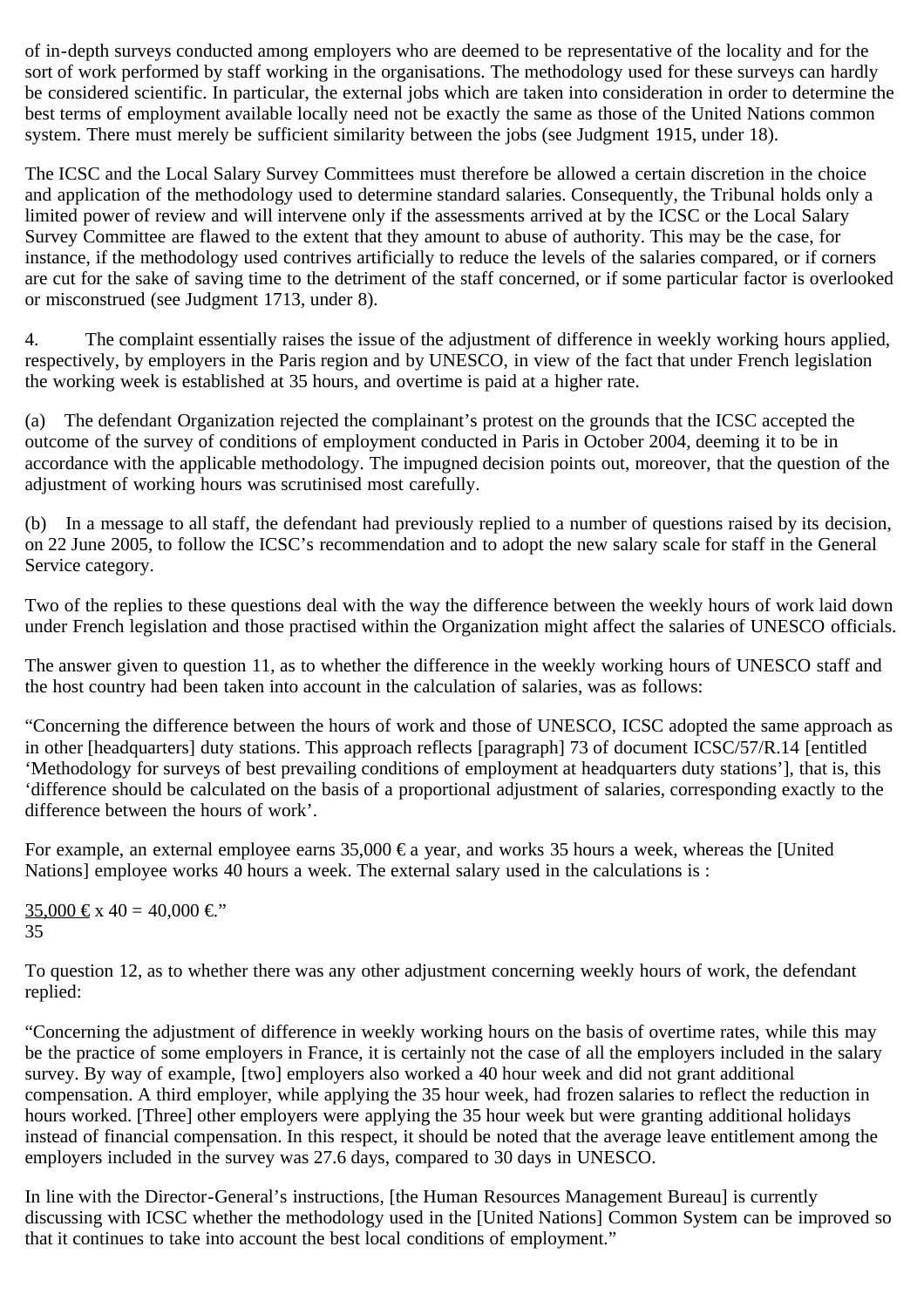(c) On 15 November 2005, however, the defendant decided to reduce the number of working hours of its staff from 40 to 37½ hours per week, effective 1 January 2006, in response, according to the Director-General, "to the request for compensation for the difference between the hours worked in the host country and at Headquarters".

5. The complainant criticises the choice made of employers selected for the salary survey conducted in Paris in October 2004.

(a) The defendant counters that this criticism is irreceivable because it constitutes a new plea which was not put forward in the protest on which the impugned decision was based.

This objection ignores the fact that the receivability of a complaint depends on the claims it contains, and not on the pleas (see Judgments 1519, under 14, and 1590, under 3). What matters in this case is that, to the extent that they concern her remuneration as established in accordance with the disputed pay scale, the complainant's claims are receivable. She may therefore enter any plea she considers useful in support of her complaint, even if the plea was not put forward in her internal protest.

(b) In the complainant's view, the panel of employers selected by the ICSC did not comprise those who offer their staff the best prevailing conditions of service.

In its reply and in its surrejoinder the defendant has explained in detail the criteria on which the choice of employers was based for the purposes of the survey. It appears from these explanations and from the documentation produced by the parties that the ICSC selected a large number of external reference employers, taken from a variety of economic and social sectors, that it took account of the lists of employers used in the course of previous surveys and that it removed from those lists those positioned at the bottom of the salary scale. It cannot be said, therefore, that the choice of reference employers lacked objectivity and thoroughness.

In fact the complainant criticises the ICSC rather for failing to choose employers offering suitable points of comparison which could be used to arrive at a correct adjustment of the difference in weekly working hours. This criticism is not, however, justified. It cannot be deduced from the reply to question 12 given in the aforementioned message to staff that there was – as the complainant alleges – any "vagueness" in the choice of employers. The answer given simply reflects the defendant Organization's doubts regarding the best way of addressing not only the difference between French legislation and UNESCO's rules concerning weekly working hours but also the diversity of ways in which the French legislation on weekly working hours is applied in practice.

The criticism concerning the choice of employers for the survey is therefore unfounded.

6. The complainant states that she has no objection to the methodology applied by the ICSC for the survey conducted in October 2004 and in particular to the contents of its paragraph 73.

(a) That paragraph is worded as follows:

## "**Hours of work**

73. Hours of work should be understood to mean the length of the work week, excluding officially recognized lunch and other breaks. Differences in the reported hours of work between surveyed employers and the United Nations should be taken into account. The calculation of the difference should be based on a proportional adjustment to salaries, accounting precisely for the full difference in hours worked. This adjustment should be made on an employer-by-employer basis and applied to the base annual gross salary per job as well as to any allowances and benefits expressed as a proportion of base salary."

(b) If the Tribunal were, on its own motion, to consider the question of the compatibility of this rule with the Flemming principle, it would find that the system of proportional adjustment provided for is not so indefensible as to warrant interfering in the exercise of the discretionary authority enjoyed by the ICSC with regard to the technical issues that arise when determining the best prevailing conditions of employment among local employers (see Judgments 1265, under 25-30, and 1840, under 2).

(c) The complainant challenges only the way in which this rule was applied in this particular case. She maintains that the ICSC disregarded the fact that French labour legislation sets the working week at 35 hours as from 1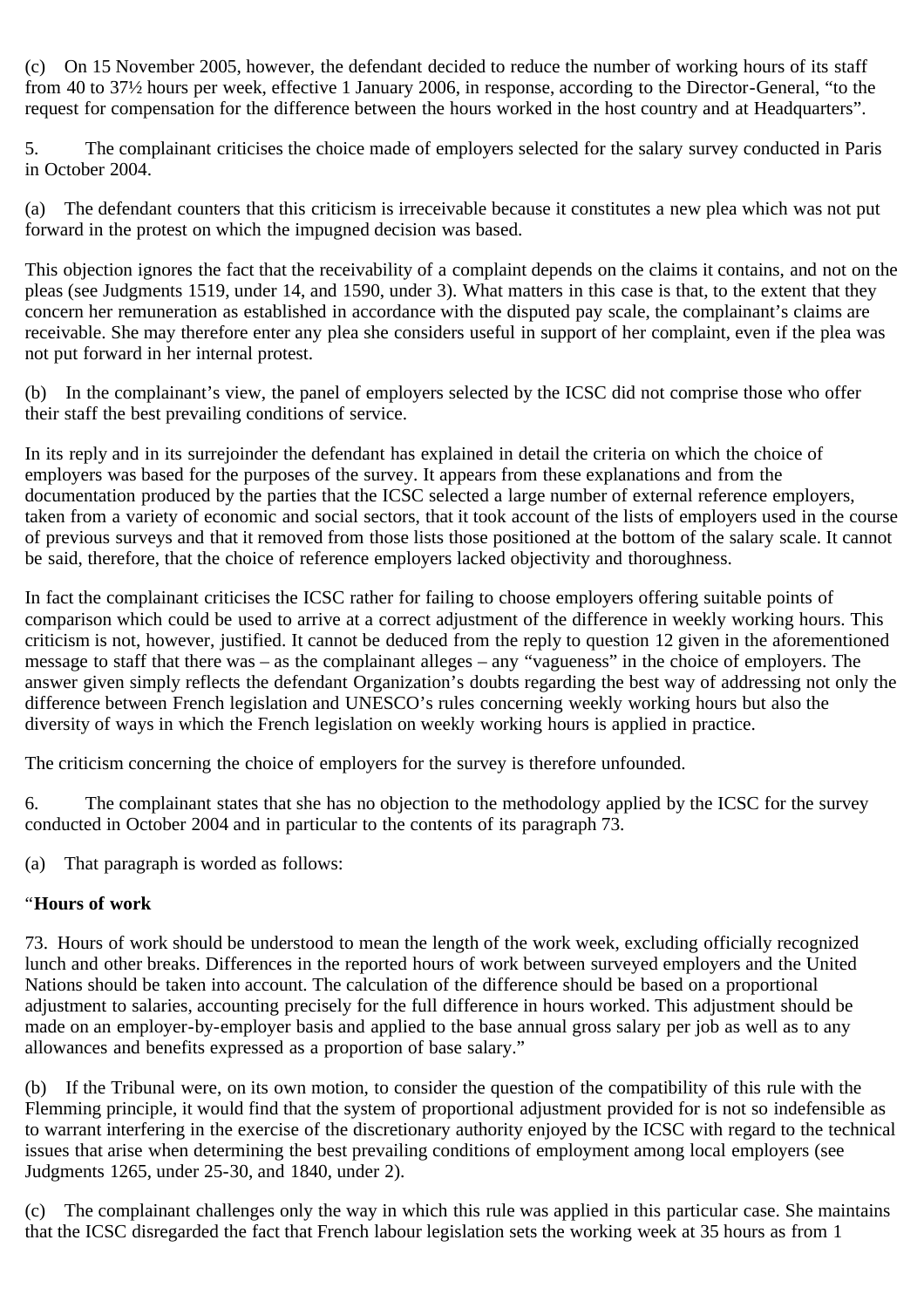January 2000, with the effect that any hours worked over and above that ceiling are paid as overtime at a higher rate. She argues that the ICSC was wrong in comparing a given situation (the 35-hour week of local employers) with the 40-hour week applying to officials of UNESCO until 31 December 2005. According to her, that mistake led in practice to a significant and unjustified cut in salary, since the percentage increase applied to the disputed pay scale was 1.19, whereas it would have amounted to 3.37 per cent if that particular factor had been taken into account.

In the above-mentioned message to staff, the defendant indicated that in that respect the ICSC had adopted the same approach as for the surveys conducted in other headquarters duty stations and that this approach was in line with the third sentence of paragraph 73. It noted that there was no need for an "adjustment of difference in weekly working hours on the basis of overtime rates", since this form of remuneration is not common practice at UNESCO Headquarters and in any case is not applied by all the employers included in the survey.

(d) The Tribunal finds no fault in the manner in which the ICSC applied the methodology in this case.

Indeed, in determining which conditions of service should serve as a reference for establishing the salary scale for staff in the General Service category, the Organization must take account of the general conditions of remuneration normally applied by the surveyed external employers. The fact that different rules governing working hours should give rise to specific compensation for overtime hours which are part of the Organization's normal working hours cannot oblige the latter to take this factor into account systematically and to apply the resulting overtime compensation mathematically to its staff's salaries, without taking into account all the other components of the remuneration.

(e) The Tribunal thus concludes that the strict implementation in this case of paragraph 73 of the Methodology for surveys of best prevailing conditions of employment at headquarters duty stations is not in breach of the Flemming principle.

7. The complaint must therefore be dismissed.

## DECISION

For the above reasons,

The complaint is dismissed, as are the applications to intervene.

In witness of this judgment, adopted on 10 November 2006, Mr Seydou Ba, Vice-President of the Tribunal, Ms Mary G. Gaudron, Judge, and Mr Claude Rouiller, Judge, sign below, as do I, Catherine Comtet, Registrar.

Delivered in public in Geneva on 7 February 2007.

Seydou Ba

Mary G. Gaudron

Mr Claude Rouiller

Catherine Comtet

<span id="page-6-1"></span>[\\*\\*](#page-2-1) At the material time, the weekly working time at UNESCO was 40 hours. It was changed to 37<sup>1</sup>/<sub>2</sub> hours on 1

<span id="page-6-0"></span> $*$  According to this principle, the pay of staff in the General Service category should be aligned with the best prevailing conditions at each duty station.